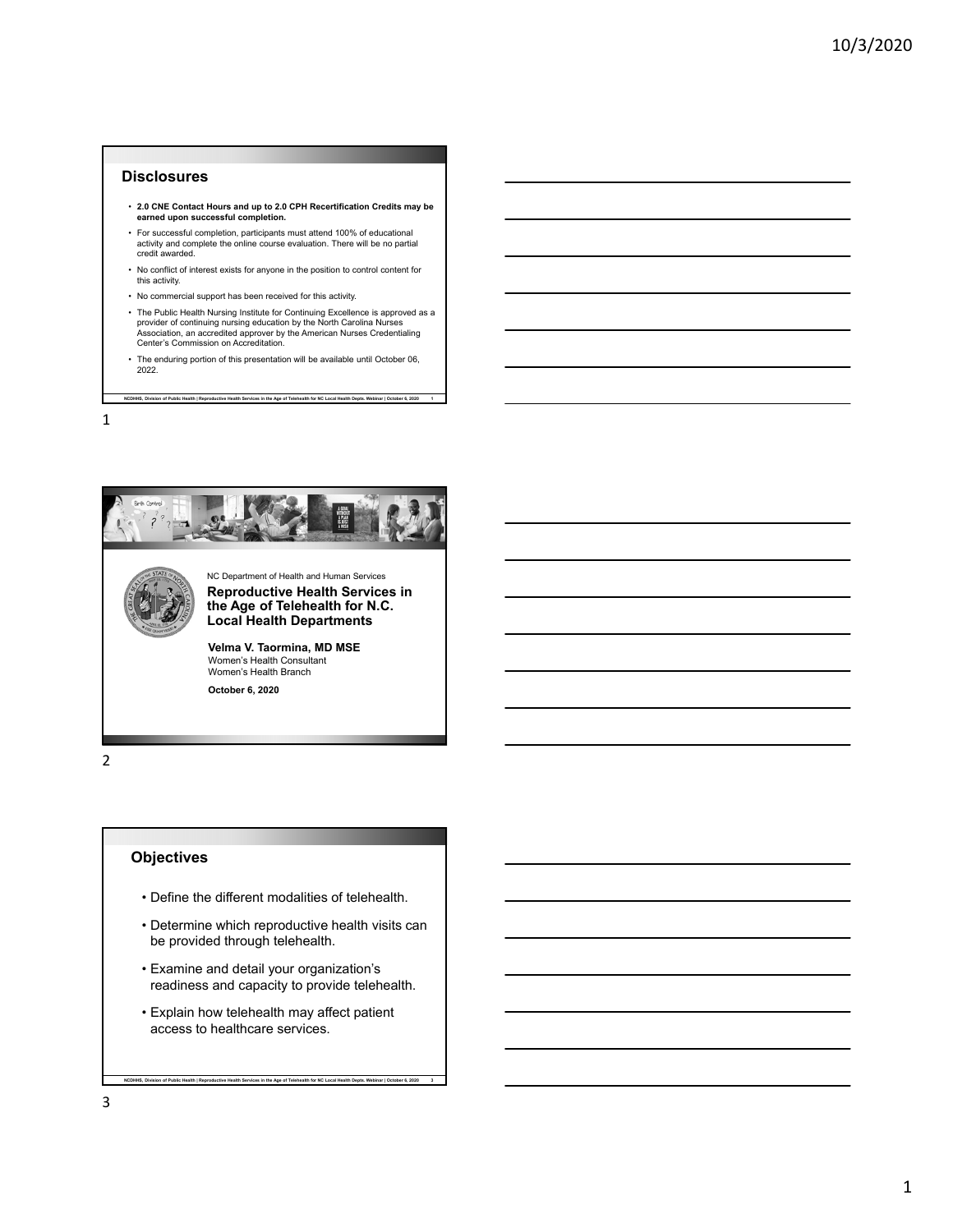## **Telehealth Definition**

**Per NC DHHS Medicaid, "telehealth is the use of two-way real-time interactive audio and video to provide care and services when participants are in different physical locations."**

**NCDHHS, Division of Public Health | Reproductive Health Services in the Age of Telehealth for NC Local Health Depts. Webinar | October 6, 2020 4** Source: https: **modifications-–-definitions#definitions**

4

#### **Telehealth and Virtual Patient Communication (VPC) Definitions**

#### **Telehealth**

**modifications-–-definitions#definitions**

- Telemedicine (audio and video)
- Telepsychiatry (audio and video)
- Teletherapy (audio and video)

**Virtual Patient Communication (audio-only, secure messaging or transfer of data)**

**NCD 1998** Incompart of Pealth | Reproductive Health Services in the Age of Telehealth for NC Local Health Depts. Webinar | October 6, 2020

Source: https://medicaid.ncdhhs.gov/blog/2020/04/07/special-bulletin-covid-19-34-telehealth-clinical-policy-

5

## **Options for Reproductive Health**

- **Telemedicine (audio and video)**
- **Virtual Patient Communication (audio-only, secure messaging or transfer of data)**

**NCDHHS, Division of Public Health | Reproductive Health Services in the Age of Telehealth for NC Local Health Depts. Webinar | October 6, 2020 6 Source: https://medicaid.ncdhhs.gov/blog/2020/04/07/special-bulletin-covid-19-34-telehealth-clinical-policymodifications-–-definitions#definitions**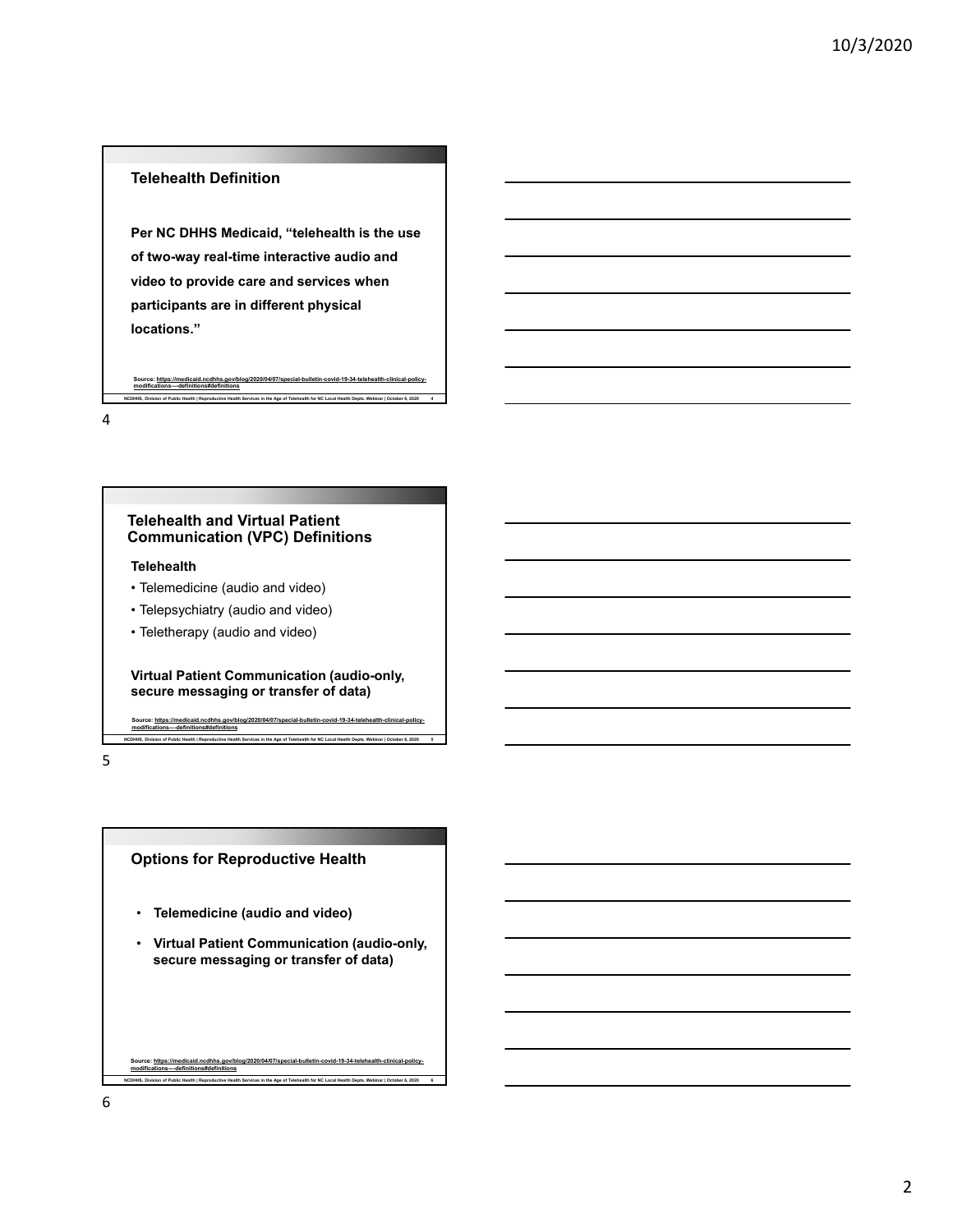



7



8

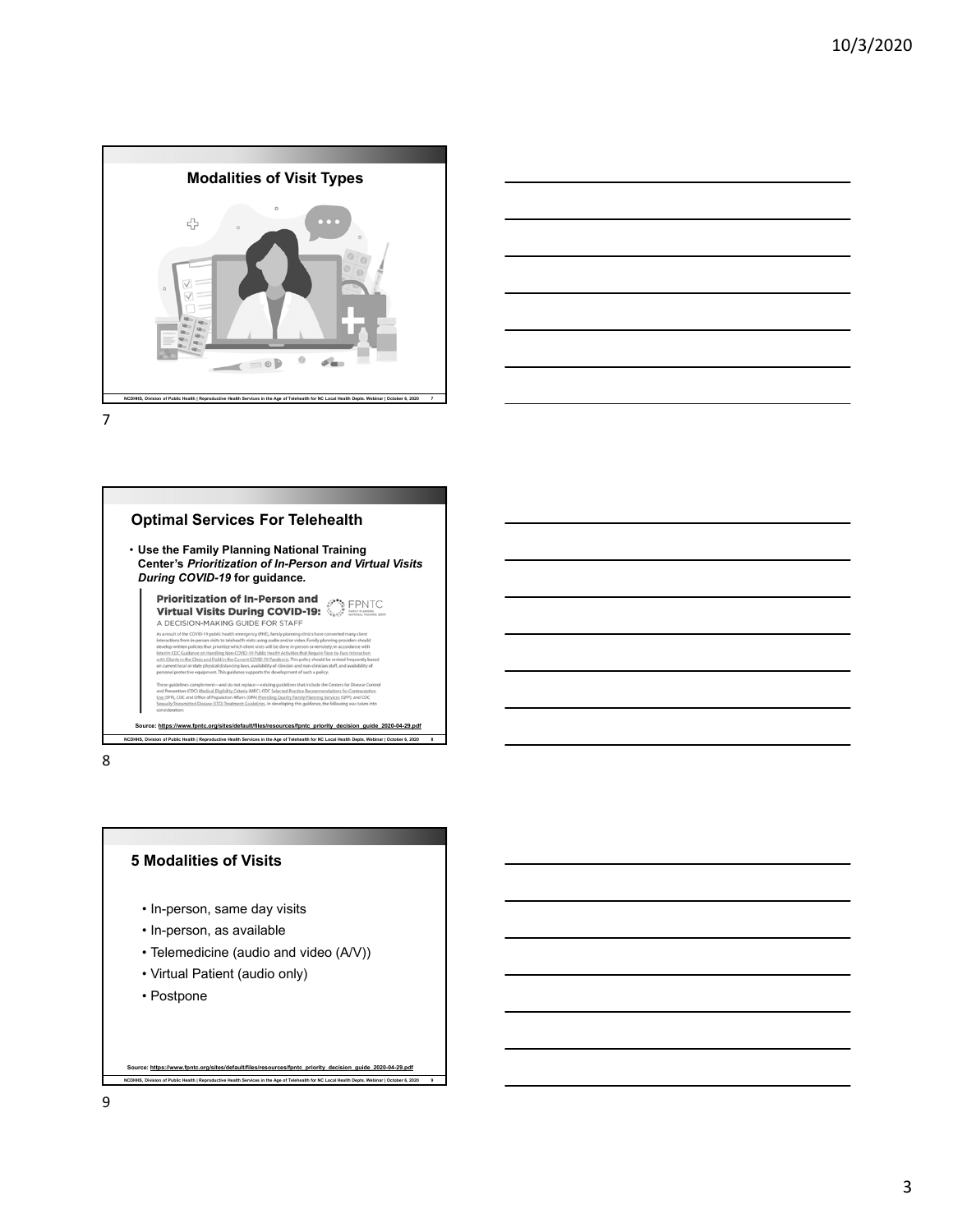## **In-Person, Same Day Visits**

• **IUD and implant placement—same day access** 

#### • **Clinically urgent visits**

− Vaginal bleeding

− Acute pelvic pain suggestive of intrauterine device

**NCDHHS, Division of Public Health | Reproductive Health Services in the Age of Telehealth for NC Local Health Depts. Webinar | October 6, 2020 10**

- (IUD) expulsion
- − Pelvic inflammatory disease − Ectopic pregnancy
- 
- − Calf pain

.<br>strce: <u>https://www.fo</u>

- − Chest pain
- − Post-operative wound infections

10

#### **In-Person, As Available Visits**

- IUD and implant placement
- IUD and implant replacement
- IUD and implant removal
- Depot medroxyprogesterone acetate (DMPA) injection (refill or initiation)
- Colposcopy for suspected invasive cervical cancer

**NCDHHS, Division of Public Health | Reproductive Health Services in the Age of Telehealth for NC Local Health Depts. Webinar | October 6, 2020 11**

11

#### **Telemedicine Visits**

- Initiation of a new method of contraception
- Pregnancy testing and diagnosis
- Requests sexually transmitted infections (STI) testing and/or has non-urgent symptoms suggestive of STI

- Uncomplicated lower urinary tract infection (UTI) symptoms
- Vaginal discharge
- Post-operative wound checks
- Postpartum visits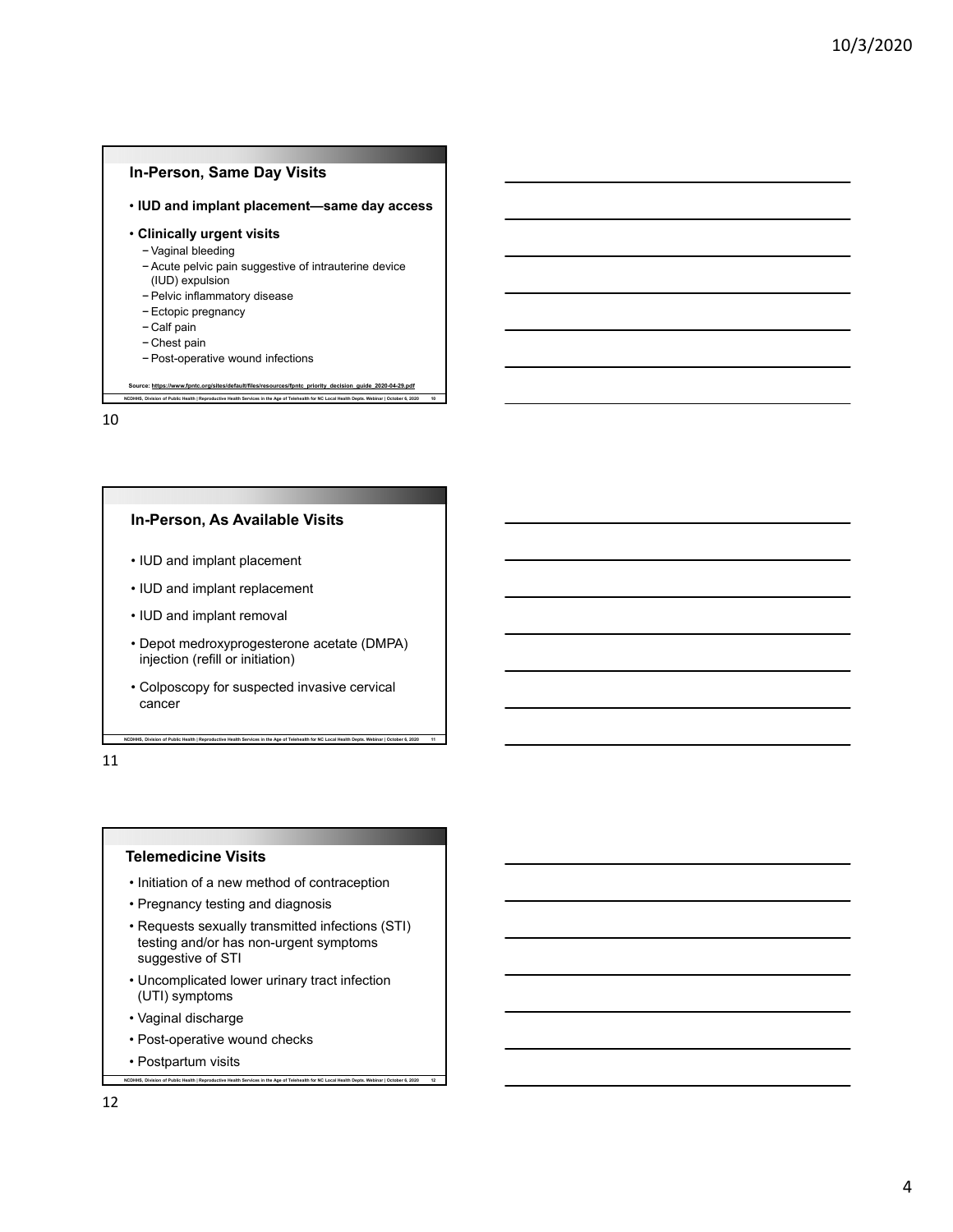## **Virtual Patient (audio only) Visits**

- **Refills:** 
	- − Combined Oral Contraceptives
	- − Progestin Only Pills
	- − Ring/Patch
	- − Self-administered DMPA-SQ
- **Emergency Contraception**
- **Counseling**
- **Contraceptive method problem solving**
- **Preconception Health**
- **Basic infertility counseling**

13



14

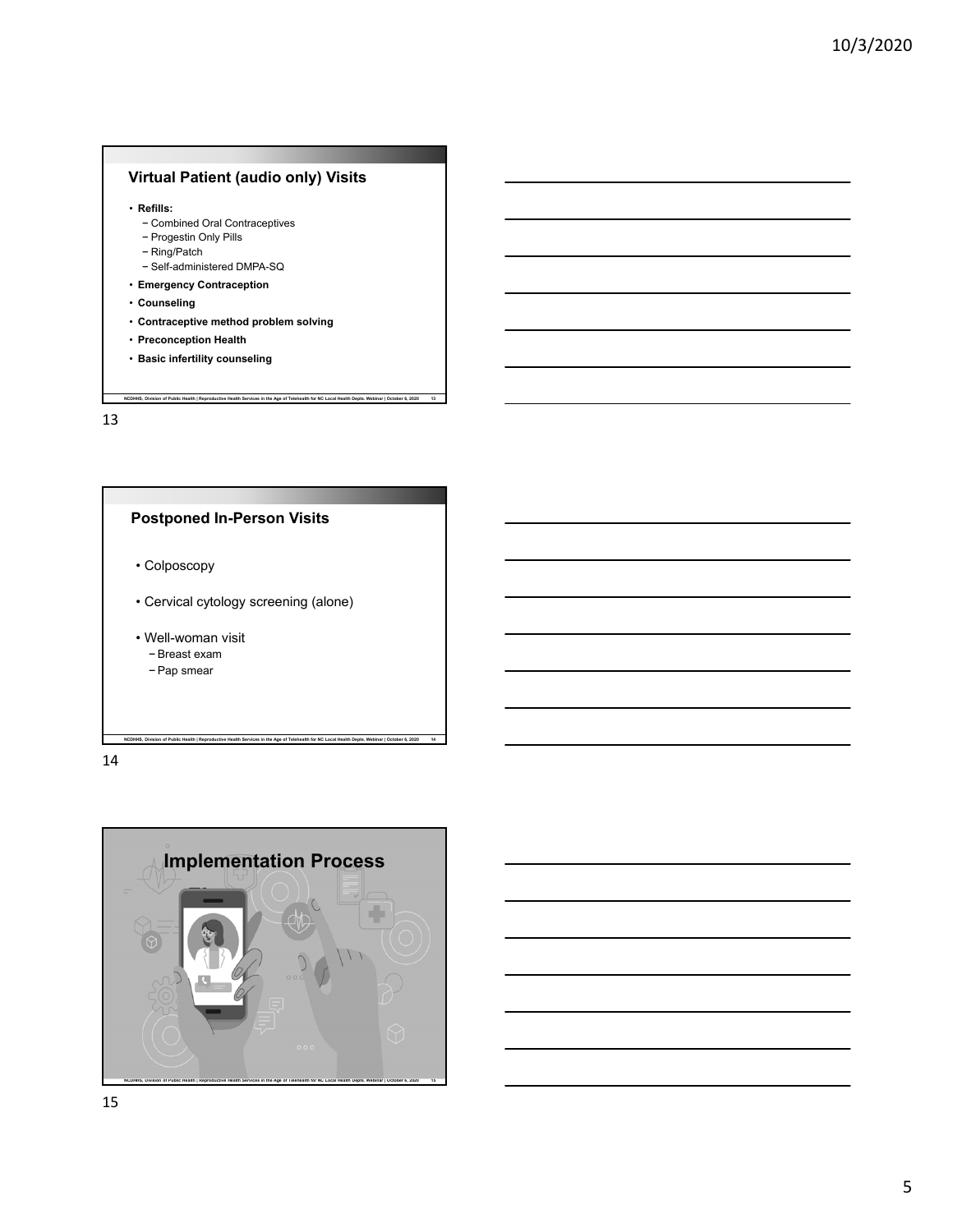## **Telehealth Visit**

- Scheduling and check-in process
- Clinician onsite or remote?
- Use of interpreters
- Technology
- Technology assistance
- Patient/staff/clinician interaction
- Documentation
- Encounter completion and routing

**NCDHHS, Division of Public Health | Reproductive Health Services in the Age of Telehealth for NC Local Health Depts. Webinar | October 6, 2020 16**

16

## **Implementation Teams**

- Clinical staff
- Administrative team
- Business office
- IT Services
- Public Information Office
- State consultants
- Community partners
- Patient representatives

17

#### **Telehealth Platforms or Vendors**

**NCDHHS, Division of Public Health | Reproductive Health Services in the Age of Telehealth for NC Local Health Depts. Webinar | October 6, 2020 17**

- Integrated with your system
- Stand alone system
- Hybrid system
- HIPAA compliance requirements are not strict at this time but prepare for telehealth in the post national health emergency timeline.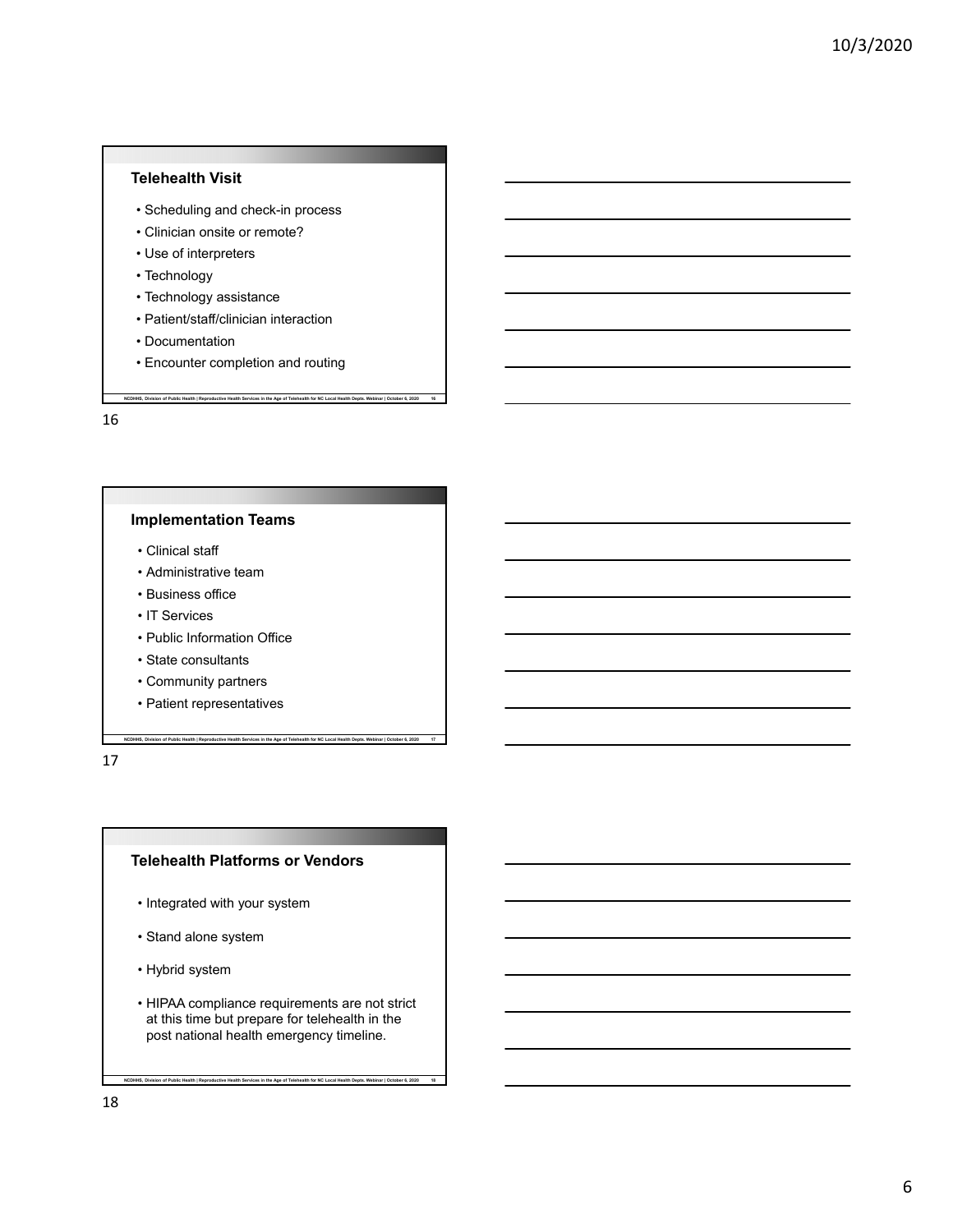## **Question**

**If you are currently implementing Telehealth,**

**NCDHHS, Division of Public Health | Reproductive Health Services in the Age of Telehealth for NC Local Health Depts. Webinar | October 6, 2020 19**

**what platform(s) are you using, or have you** 

**found to be effective?**

*Please respond in the Chat Box.*

19

## **Resource Assessment Survey**

- **Laptop/tablets/smart phone with camera, microphone and speakers**
- **Internet access/hotspot**
	- − Will you reimburse employees if they need to increase their data plan to work remotely?
	- − Will you need to purchase cell phones for patient use?
- **Office computer system**
- **Electronic medical record system capabilities and budget**

**NCDHHS, Division of Public Health | Reproductive Health Services in the Age of Telehealth for NC Local Health Depts. Webinar | October 6, 2020 20**

**NCDHHS, Division of Public Health | Reproductive Health Services in the Age of Telehealth for NC Local Health Depts. Webinar | October 6, 2020 21**

20

## **Clinical Staff Assessment**

- Computer/tablet/smart phones
- Internet access
- Data plans
- Computer literacy
- Hotspots
- Childcare
- Home office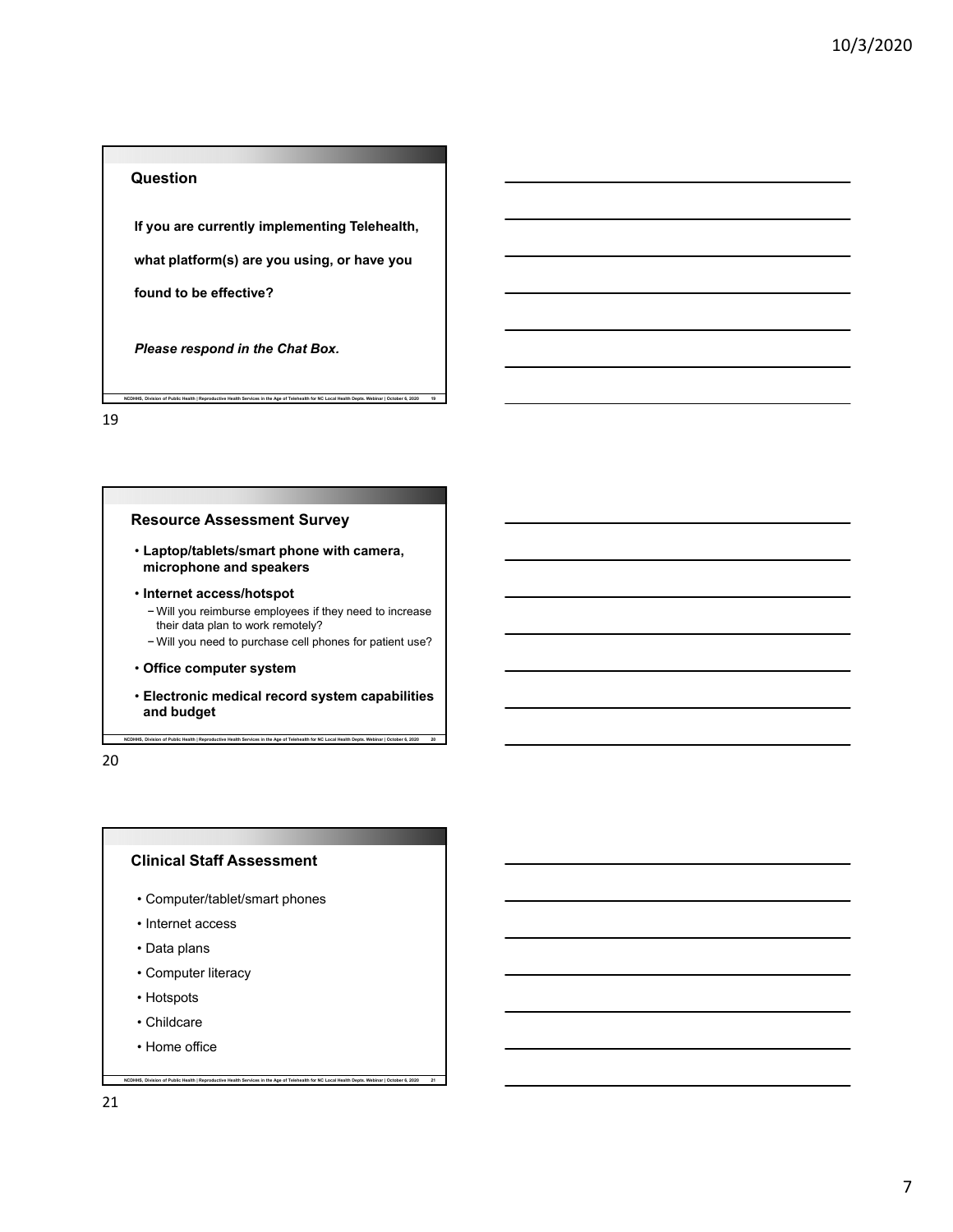## **Patient Needs Assessment**

- Access to technology
- Internet access
- Data plans
- Computer Literacy
- Hotspots
- Childcare
- Virtual setting (home versus work)

**NCDHHS, Division of Public Health | Reproductive Health Services in the Age of Telehealth for NC Local Health Depts. Webinar | October 6, 2020 22**

22



23

## **Policy and Procedure Modifications**

- **Policies and Procedures**
	- − Review them to include telehealth components
- **Clinician APP protocols**
	- − Must update their protocols to perform this work
- **Standing Orders**
- **Develop clear written protocols**
- **Notify malpractice insurance carrier**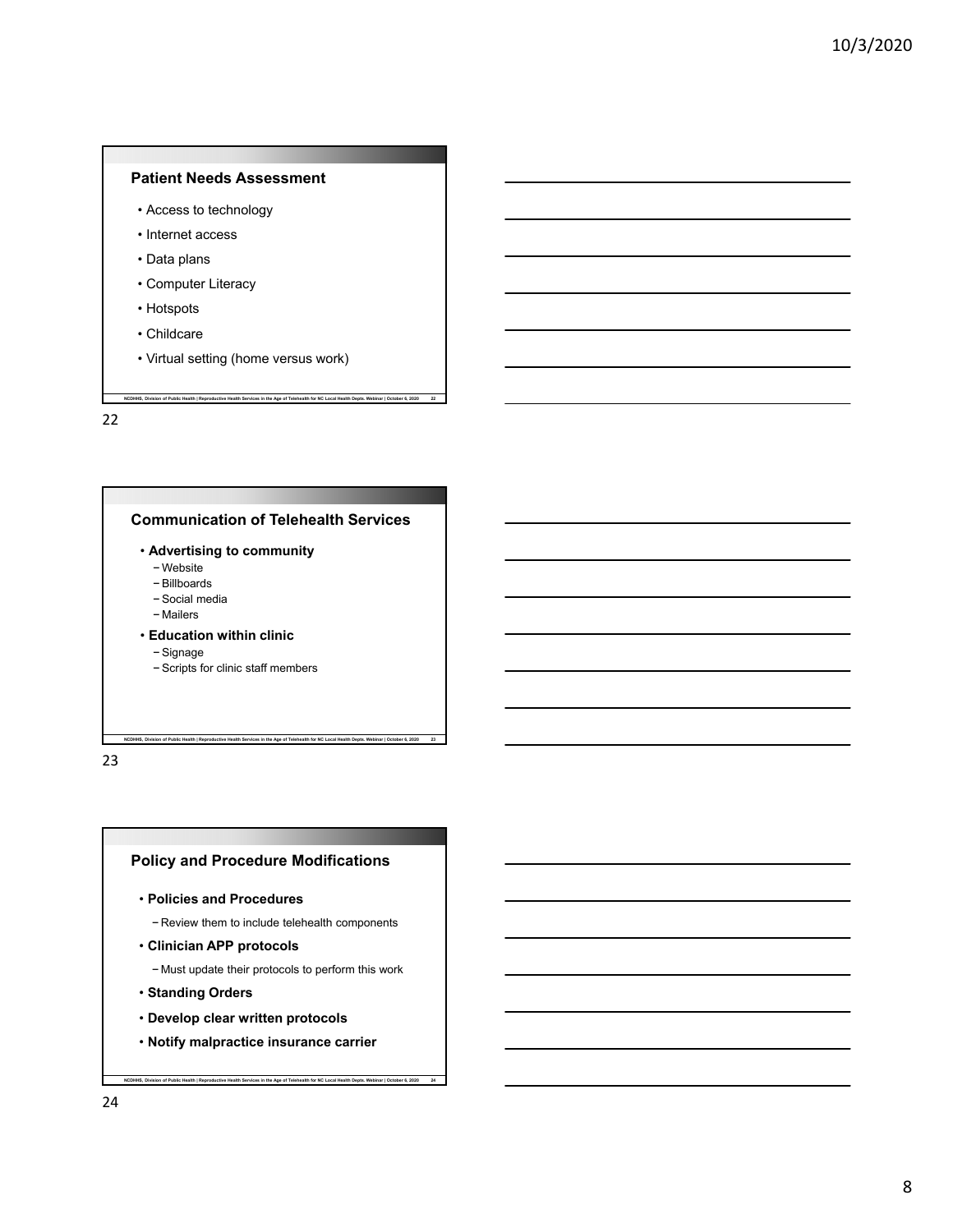



25

## **Clinic Processes**

- Telephone etiquette training
- Scheduling process and template
- Registration process
- Consent process
- Nursing interview
- Clinician component
- Chart documentation
- Follow-up needs

26

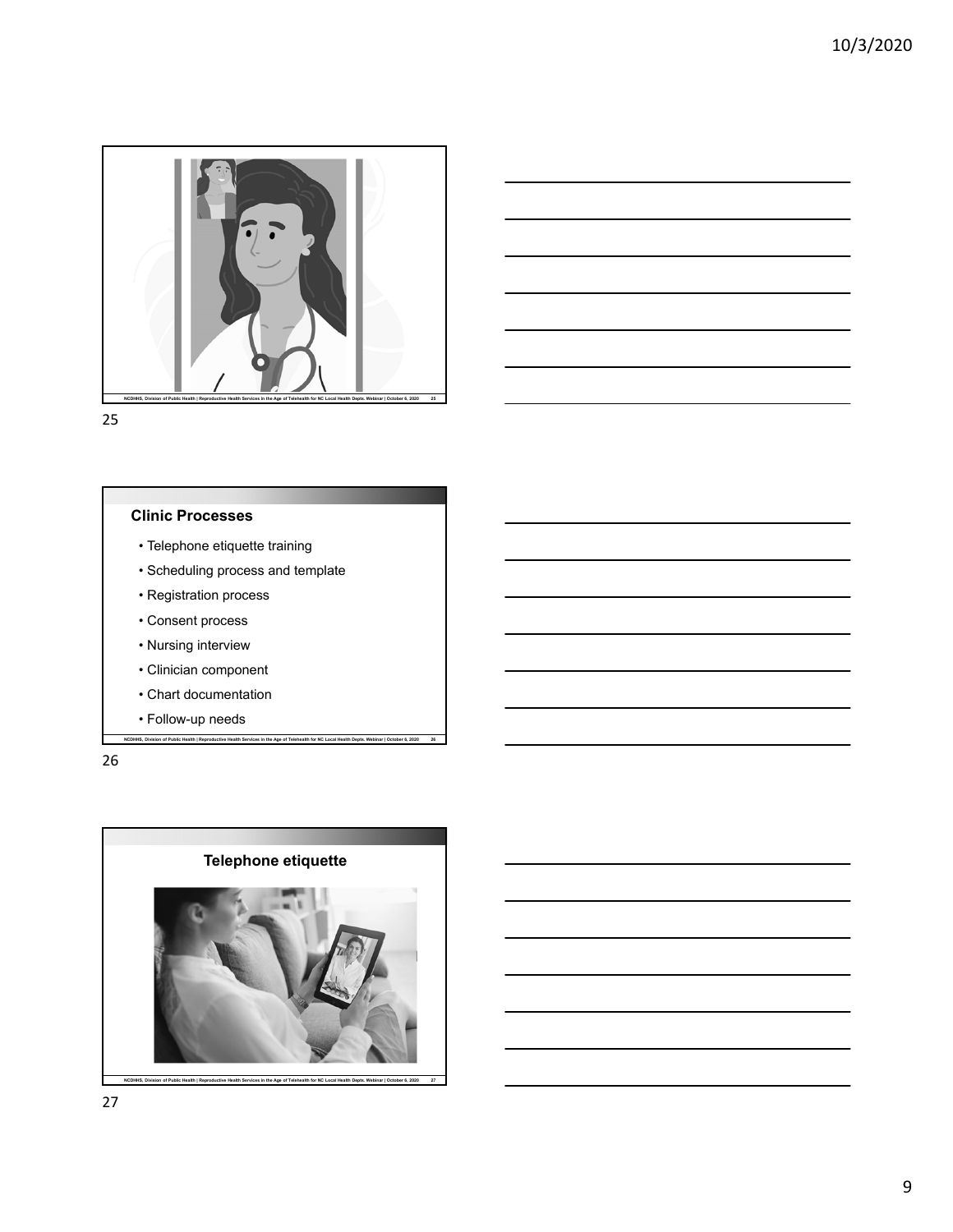

- Personal grooming
- Usual work attire
- Proper background
- Proper lighting
- Private setting
- Quiet setting

28







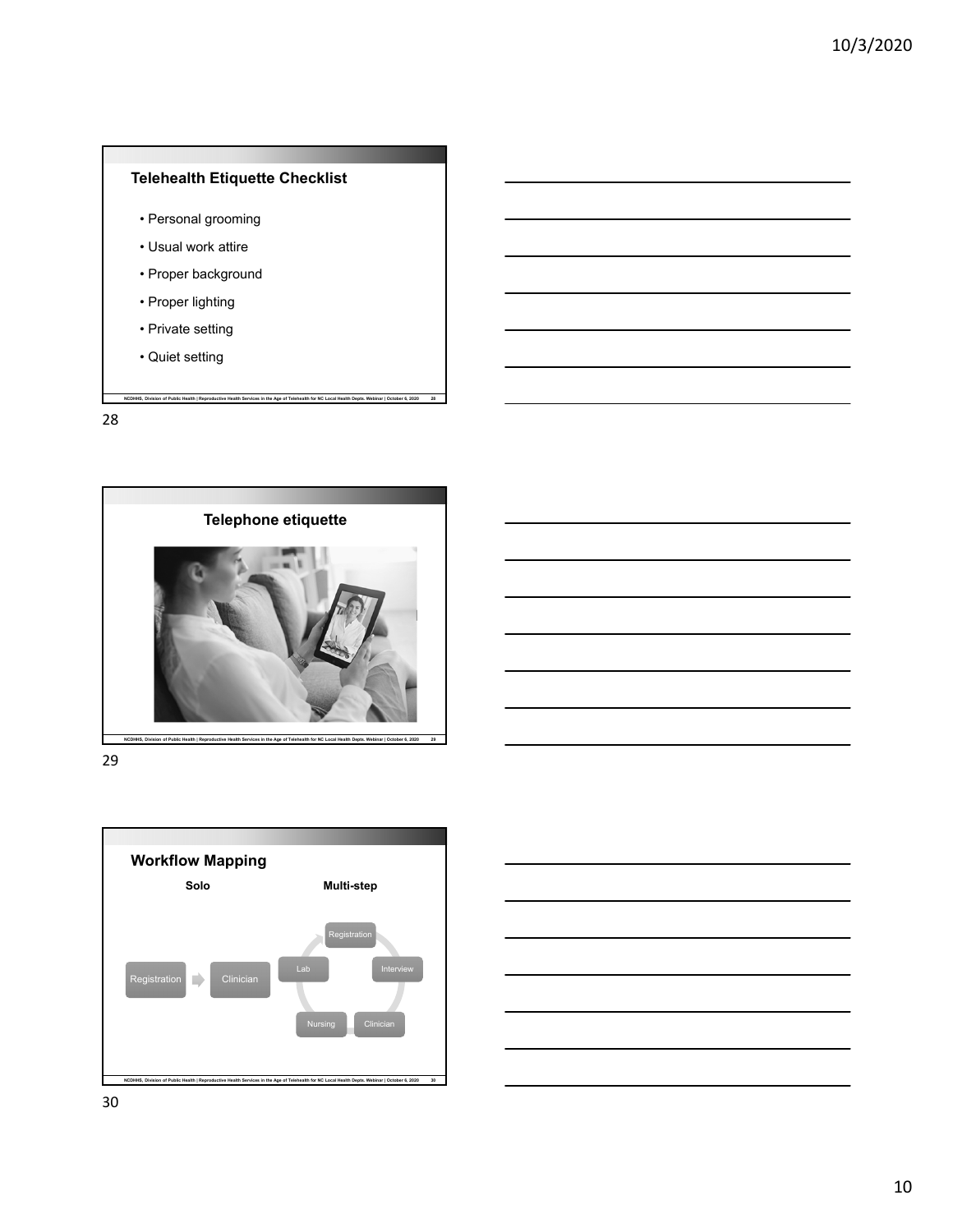# **NCDHHS, Division of Public Health | Reproductive Health Services in the Age of Telehealth for NC Local Health Depts. Webinar | October 6, 2020 31 Scheduling** • In person • Call center triage • Record prep • Follow-up appointments 31

## **Registration Process**

- In person or telephonic
- Will you need translation services available?
- Discuss the following
	- − Discuss limitations of visual exam or testing
	- − What to do if disconnected
	- − May not have access to full records
	- − Payment expectations
	- − Continuity of care
	- − Prepare to have privacy during the visit

**NCDHHS, Division of Public Health | Reproductive Health Services in the Age of Telehealth for NC Local Health Depts. Webinar | October 6, 2020 32**

• Identity verification

#### 32

## **Consent Process**

• In person during the registration process

- In person during an office visit
- Electronic signature
- Virtually during the remote visit − Beginning of the visit
	- − Method change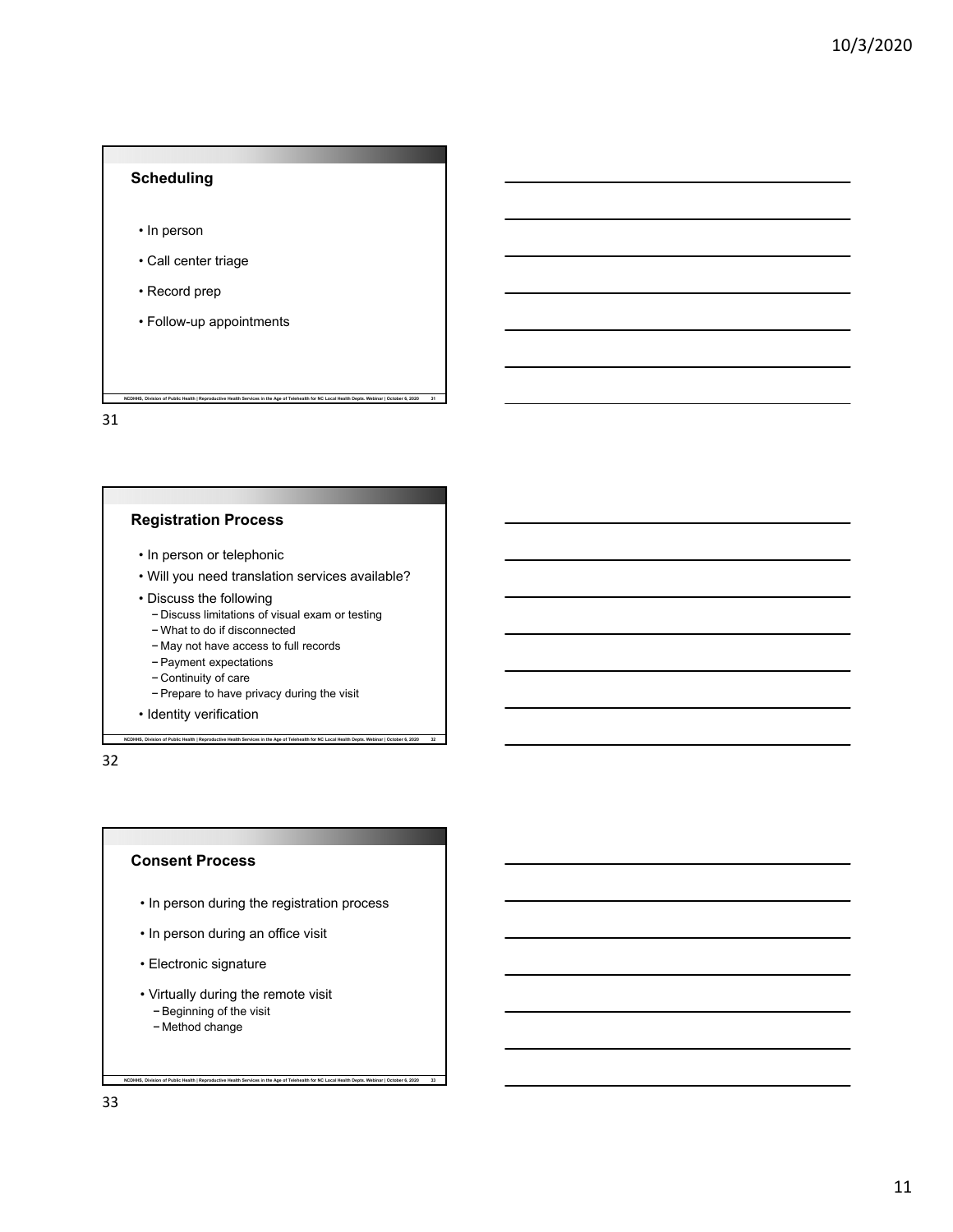## **Appointment Reminder Process**

- Email
- Mail
- Patient portal
- Text message
- Telephone call

34

## **Nursing Interview**

- Identity verification
- Document location of visit and participants

**NCDHHS, Division of Public Health | Reproductive Health Services in the Age of Telehealth for NC Local Health Depts. Webinar | October 6, 2020 34**

- May ask patient to pan the room with the camera
- Review all questionnaires with the patient and obtain vital signs if indicated

**NCDHHS, Division of Public Health | Reproductive Health Services in the Age of Telehealth for NC Local Health Depts. Webinar | October 6, 2020 35**

• Return patient to the 'waiting room'

35

## **Patient Engagement During the Visit**

• Height

- Weight—they may use their own scale and can show you the reading
- Blood Pressure
	- − Can use a normal reading from the last 3-5 years per the USPSTF
	- − Can use a reading from a pharmacy
	- − Can use a reading from another clinician
- Can use their camera feature to show you their incision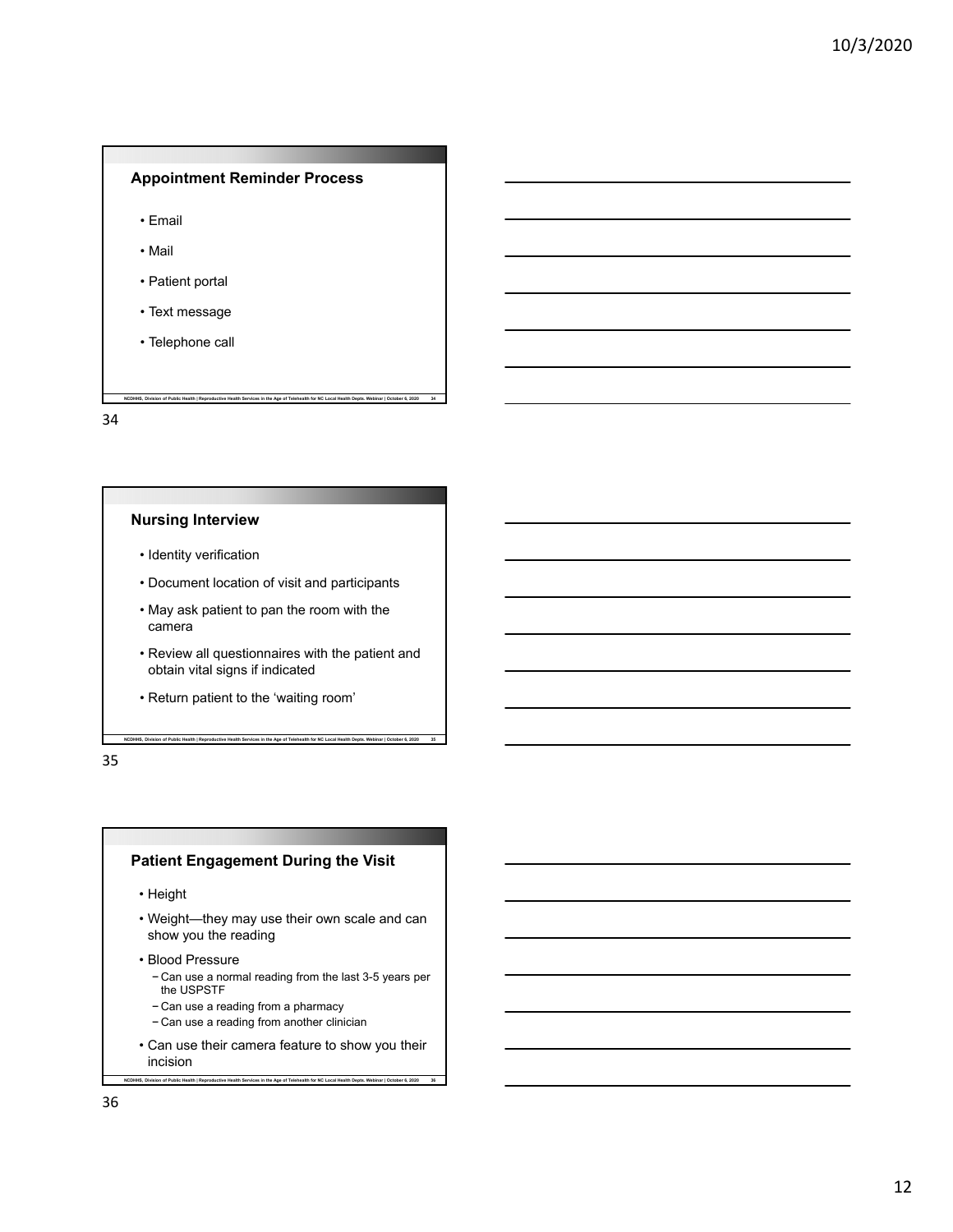## **Clinician Visit**

- Identity verification
- Document location of visit and participants
- May ask patient to pan the room with the camera
- Review all information and complete clinician assessment.
- Document start and stop time.
- Document visit findings, complete billing and route action items to nursing staff

**NCDHHS, Division of Public Health | Reproductive Health Services in the Age of Telehealth for NC Local Health Depts. Webinar | October 6, 2020 37**

37



- 
- − Curbside pick-up
- − E-prescribing
- Referrals

38

#### **Lessons Learned from the Field**

**NCDHHS, Division of Public Health | Reproductive Health Services in the Age of Telehealth for NC Local Health Depts. Webinar | October 6, 2020 38**

- Has been well received by patients
- Clinicians have embraced it
- Can be frustrating playing phone tag
- Reduces clinician productivity initially
- Technology support is very important
- Agency needs to work with patient prior to appointment to walk them through the remote check-in process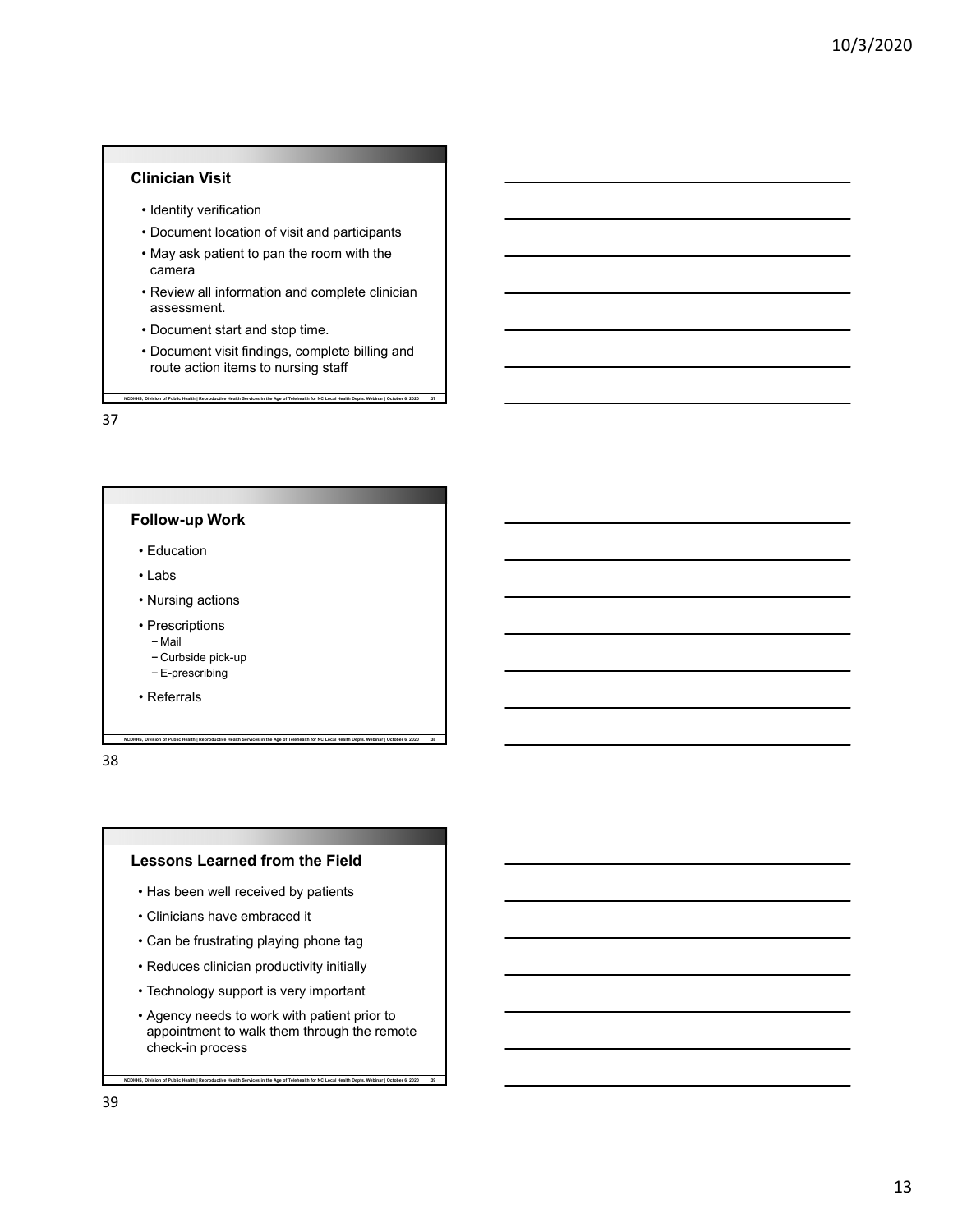## **Patient Feedback**

- *'I liked doing this on my phone 'cause I didn't have to miss work. I did it on my break. I had to use the break room but no one else was there so it was cool.'*
- *'I liked it since I didn't have to take my kids to the clinic.'*
- *'It was good. It was much faster than waiting all day in the clinic.'*

**NCDHHS, Division of Public Health | Reproductive Health Services in the Age of Telehealth for NC Local Health Depts. Webinar | October 6, 2020 40**

• *'It was a waste of my time because the video kept cutting out. I just hung up.'*

40

## **Telehealth is Here To Stay**

- Cost-effective
- Patient centered
- Can assist with employee retention
- Increases access to reproductive health services as it is not limited to county lines
- Continue to use resources to stay abreast of regulatory updates

**NCDHHS, Division of Public Health | Reproductive Health Services in the Age of Telehealth for NC Local Health Depts. Webinar | October 6, 2020 41**

41

#### **Bite the Bullet**

- Train, train and retrain
- Pilot the process
- Get started and adjust as you progress

**NCDHHS, Division of Public Health | Reproductive Health Services in the Age of Telehealth for NC Local Health Depts. Webinar | October 6, 2020 42**

42